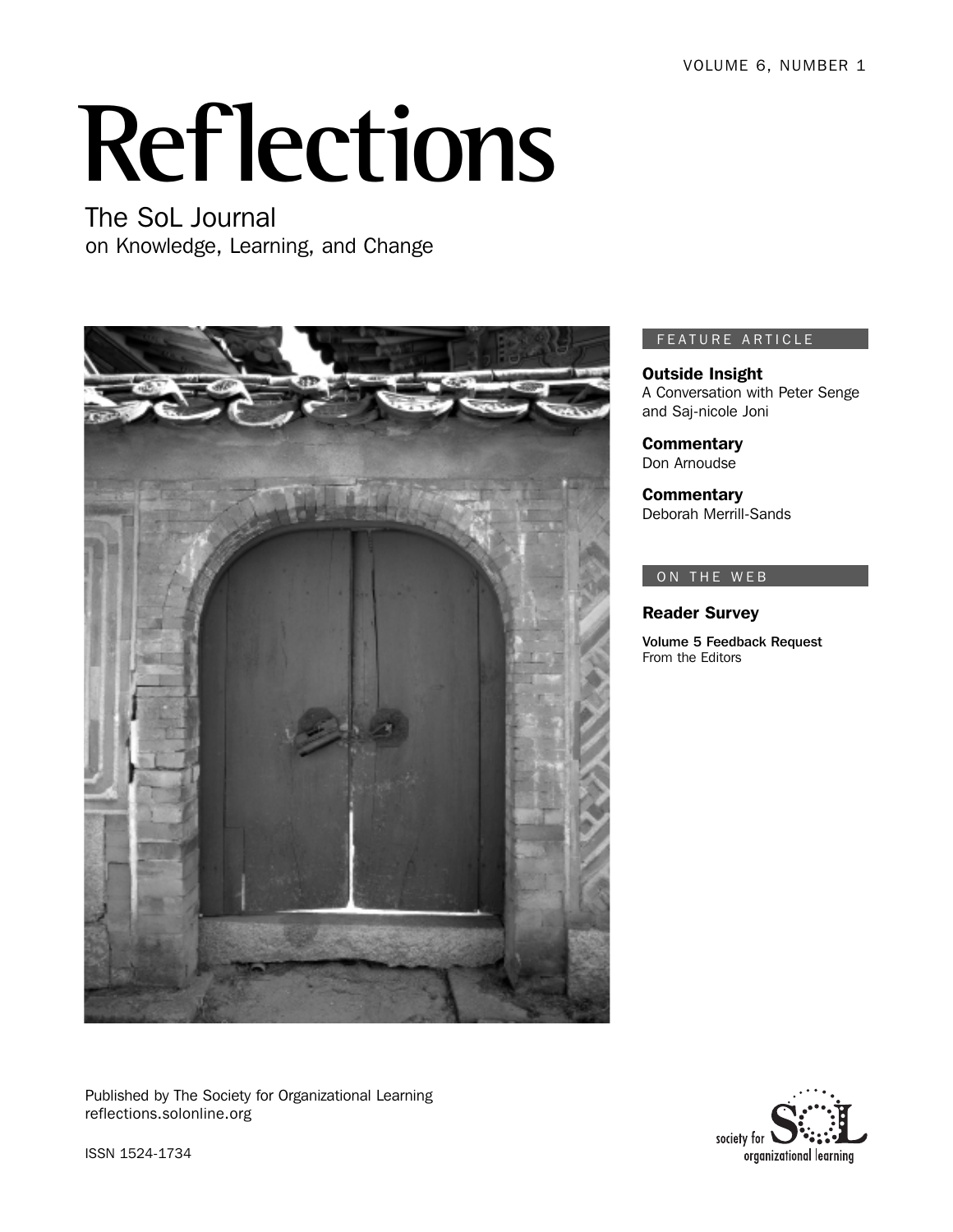# Outside Insight: Balancing Private and Public Inquiry

A Conversation with Peter Senge and Saj-nicole Joni



Peter Senge



Saj-nicole Joni

EDITOR'S NOTE: Thoughtful leaders in many organizations have created forums for honest dialogue and inquiry. But often missing, especially in the most open organizations, is a network of informed, trusted, and truly impartial advisers who can provide a sounding board for the kinds of decisions senior executives make. In a recent conversation, Peter Senge, founding chairperson of SoL, and Saj-nicole Joni, global business adviser, former software executive, and author of the book *The Third Opinion*, talked about ways to support leaders engaged in collaborative decision making. Joni offers a commonsense, but potentially powerful, way to apply shared thinking and solve complex problems. Together, Senge and Joni explore the limits of traditional coaching and consulting, the need to balance public and private inquiry for successful leadership, and the role of inquiry in accelerated learning and improved decision making.

ETER SENGE (PS): A cornerstone of organizational learning is effective inquiry – enhancing the individual, team, and organizational skills necessary to inquire into complex and conflictual situations. When managers apply established ways of thinking and **ETER SENGE (PS):** A cornerstone of organizational learning is effective inquiry – enhancing the individual, team, and organizational skills necessary to inquire into complex and conflictual situations. When managers apply they make bad decisions, and they erode trust by failing to listen to differing points of view. Over time, people can get frozen into counterproductive defensive routines in which crucial issues become "undiscussable" and practices that many question privately are not confronted publicly.

In the organizational learning field, the standard response to this dynamic has been to build skills and norms around greater public inquiry, such as helping management teams discuss tough issues by learning how to surface and question their own assumptions. But some issues, like those involving difficult personnel matters, can never be fully examined in the team context. And executives who fall back on private advice from people who have a stake in the outcome can also form distorted perceptions. What's needed is a different, more impartial, kind of adviser that can provide "the third opinion."

Let's start by talking about what parts of inquiry should be done in the teams or larger groups that will be carrying out the work, and what parts should be done privately, either with members of the organization or with impartial advisers.

SAJ-NICOLE JONI (SJ): As an executive, I found that the better the quality of our work groups' collaborative inquiry, the more I needed to be well supported in the private aspects of inquiry. Initially that was quite confusing to me, because it was politically correct to do all our thinking in the group. But I've come to see that "private" individual inquiry – first-person, or what might be called "first-opinion" reflection – is inextricably interwoven with collective, or "second-opinion" inquiry. Both types are always happening.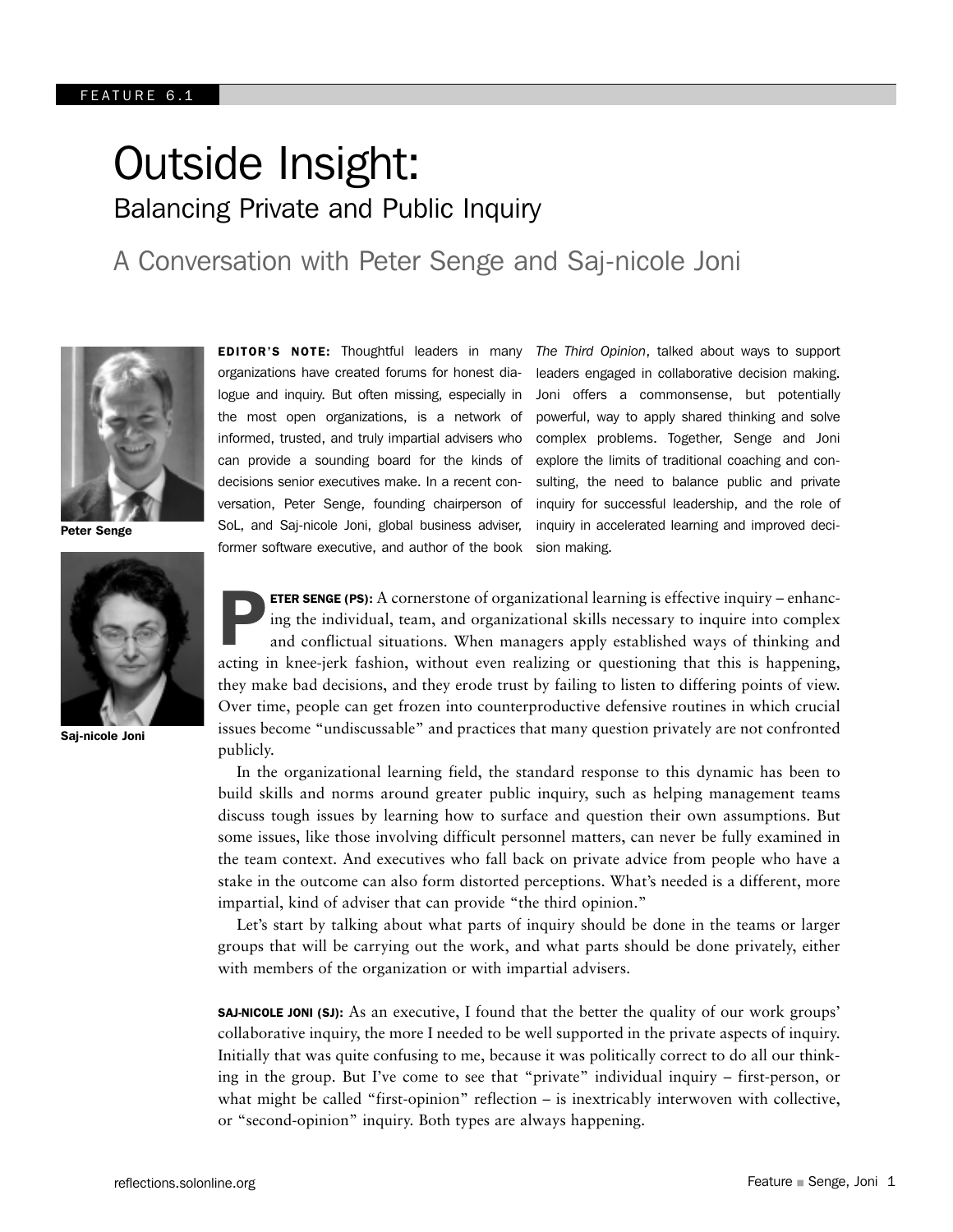

Team inquiry comprises individuals, all of whom work at thinking about, gathering information for, and developing their understanding in the group. They also do some of that on their own. It's an organic process: sometimes shifts in thinking happen for individuals when they are in physical proximity or community, and sometimes when they're in quite private spaces. Sometimes shifts happen based on public conversations, interactions, or experiences

## *You tell the truth, even if the truth puts you out of the job of advising.*

that then mesh with other experiences that are private. There's a kind of interweaving of these processes. Both public and private reflection are necessary; in fact, they're interdependent.

During the past 10 years my work has evolved into focusing on "third-opinion" advising – essentially, private advising with senior executives who typically spend a significant amount of their time in collective decision processes. These (private) advisers are a kind of "kitchen cabinet" – they aren't directly

engaged in the action but allow executives to sort through information and perspectives and to push their own thinking forward. These third-opinion advisers are an integral, yet separate, part of executives' leadership in making decisions with the collective.

PS: How did you come to see that third opinions were important to your own work as a manager?

SJ: I found I often had to engage subject matter experts in collective inquiry with me. I had to learn how to dig in with these experts. But it was difficult to think together with them in a truly collegial way, and easy to become completely dependent upon their advice. I real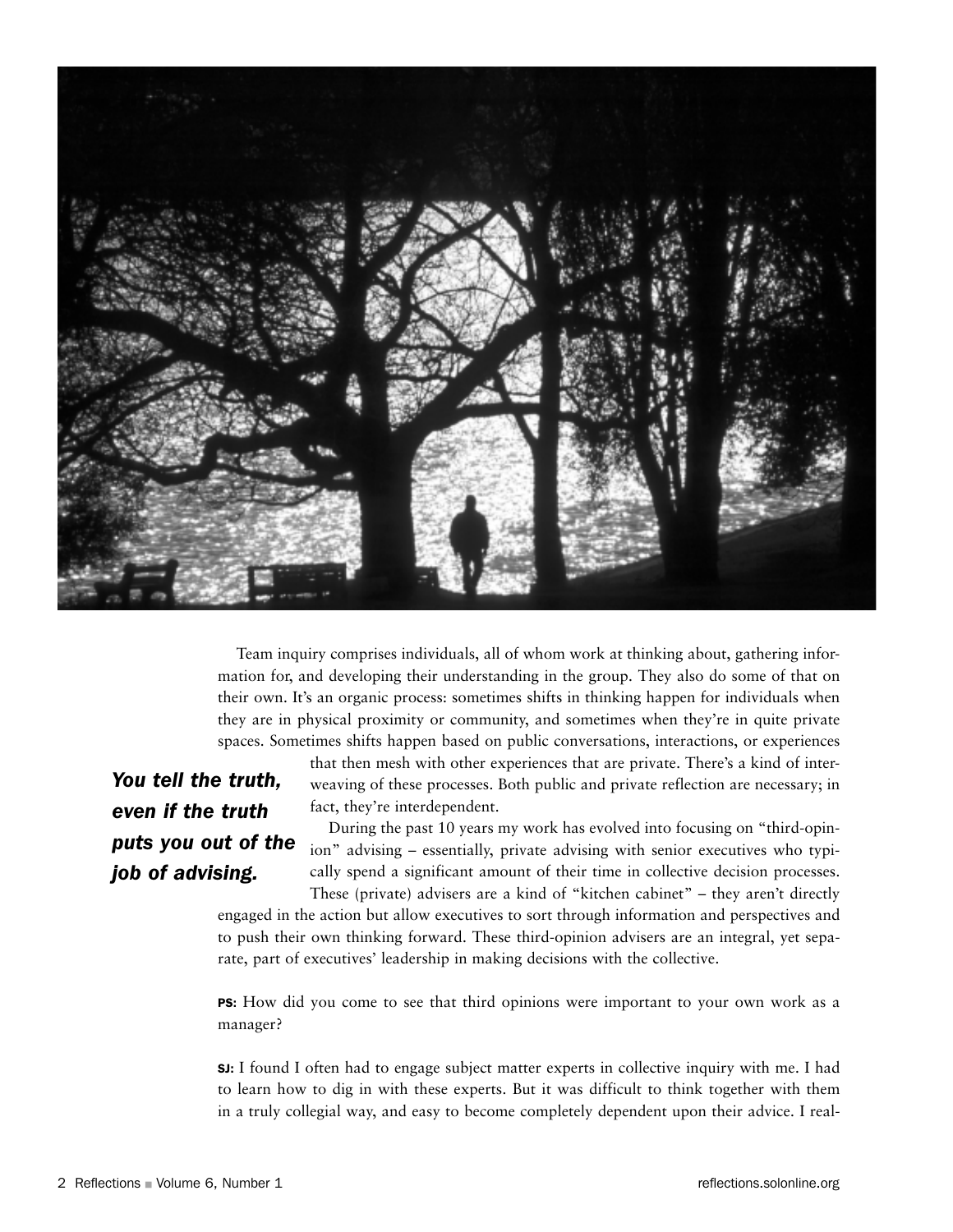ized that there were many ways to see an issue, and while seeking diverse perspectives I also needed someone who was objective enough to act as a sounding board. I needed to talk it out and process my thoughts to reach a decision or point of view.

This third-opinion work can be public or private, with individuals or with groups. Its two hallmarks are: (1) outside insight, and (2) no vested interest in the particular decisions. As an outsider, you might have opinions, but you're not invested in them. You're serving as a thinking partner, but you don't have an agenda. Your thinking is independent of the organization's culture and embedded stories, and it's no-holds-barred. You tell the truth, even if the truth puts you out of the job of advising.

As contrast, the hallmarks of second opinions lie in their sources – people with great expertise and insight who have significant interest and stake in the outcomes of the decisions. This includes most people on our teams, often our peers and bosses, and many outside partners and consultants, as well. First opinion, of course, is your own reflection and personal thinking. I don't want to be misunderstood: second opinions are extremely valuable. We all want to be surrounded by and to work with great and passionate second opinions. They are just not the whole story when it comes to the full range of leadership and inquiry.

PS: It seems to me that most of the models for inquiry and learning that have become popular during the past couple of decades focus on the process of team-based, collective inquiry. For example, Argyris's and Schoen's single- and double-loop learning models focus on "good" learning that takes place in public, in an open way, and not in private.<sup>1</sup> The bias for many of us seeking more learning-oriented and effective cultures is for open, collective inquiry. This bias arises for good reason in reaction to traditional, shadowy, "adviser to the president" types who often have the greatest power and the least accountability. More open and honest reflection and inquiry in working teams are antidotes to the kind of rigidity and abuse of power that can occur when everything is offline, private, and hidden. But the framing you're describing is of a much more complex decision-making process. You're saying that both public and private inquiry, learning, and decision making are important, that neither kind is better than the other.

Is there an example of a question that would be unproductive to bring to a group?

### Outsiders in the Inner Circle

In his memoir, *Counsel to the President*, Clark Clifford, adviser to several American presidents, including John Kennedy and Lyndon Johnson, describes the vital importance of having well-placed and well-prepared outsiders in a leader's inner circle:

"Even if he ignores the advice, every President should ensure that he gets a third opinion from selected and seasoned private citizens he trusts. (The second opinion should come from Congressional Leaders.) Though Cabinet members and senior White House aides often resent outside advisers, a President takes too many risks when he relies solely on his own staff and the

federal bureaucracy for advice. Each has its own personal or institutional priorities to protect. An outside adviser can serve the role of a Doubting Thomas when the bureaucracies line up behind a single proposition, or help the President reach a judgment when there is a dispute within the government. They can give the President a different perspective on his own situation; they can be frank with him when White House aides are not."

*Excerpted with permission from Saj-nicole Joni,*  The Third Opinion *(New York: Portfolio, 2004), 14.*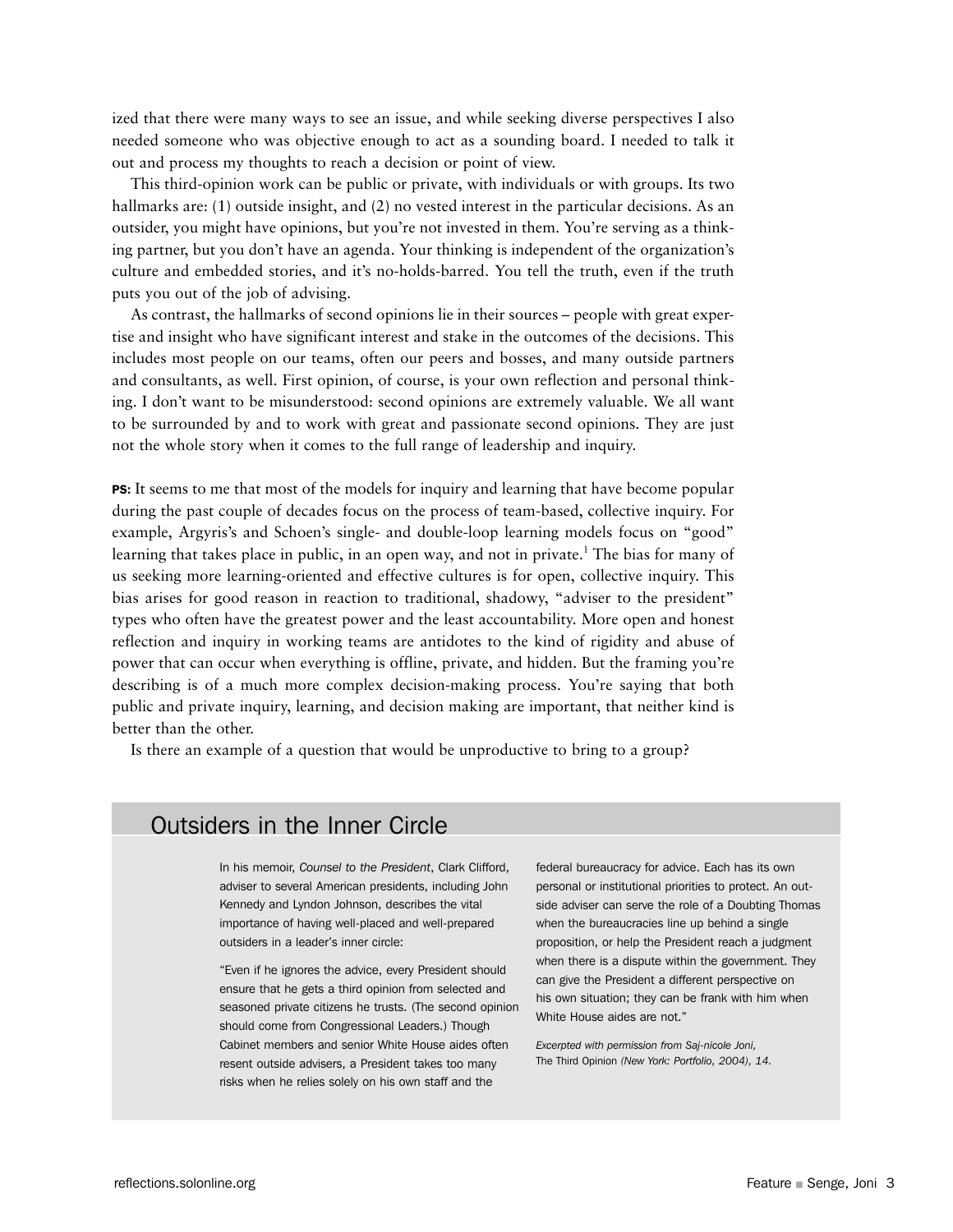SJ: Suppose I had past business experiences that I hadn't fully resolved intellectually or emotionally. It isn't necessary to subject the whole group to my puzzling out what happened or what was really true and relevant. Of course, sometimes being revealing and letting the group see me struggle with a certain issue can be productive. But all of us only have so much time available to spend together; it's precious and needs to be respected.

PS: Yes. There's a thin line between vulnerability and self-indulgence. Revealing that I'm struggling with something can be really useful. It can engage others in the struggle, and give them some insight into my deeper assumptions – which may also help me. But it can also become almost an abuse of a team. Carried to an extreme, the team meeting becomes

*We each have a personal stake in being perceived as effective.* 

the boss's psychotherapy session.

SJ: Exactly. In addition, different people have different thinking and framing preferences. I naturally, and unconsciously, start with a very big picture of how things work, and then see things in relation to this framing. As a leader, early on I became aware that not everyone thinks this way. Many people build up a big picture from smaller pieces. I also became aware that there might be other big pictures to consider. It's important that I have opportunities to challenge and develop my own ways of thinking.

PS: In a situation like that, you would look for an adviser who would naturally appreciate the kind of frames you generate and who could also generate different ones. That's a little different from simply reflecting on my blind spots or biases, as is emphasized by most process consultation methods. It's more like considering "what are my thinking predispositions vis-à-vis an issue like this?"

SJ: Yes, that's one role an impartial observer can play, but there also are many practical reasons why leaders need to cultivate their third-opinion network. For example, an executive may need a place in which to ask questions that would have unintended and inappropriate consequences if explored in the group setting. Say you were a business unit leader thinking about exiting your core business. You would need to work through many considerations with people who would be affected by your decision. But to prepare for those conversations, you would need to do some important preparation and thinking, and have in place good sounding boards in people not attached to the outcome. Otherwise you would have to work everything out either in isolation, or with a group of people who were definitely not disinterested. If you broached the subject in the group before you were ready, you could easily put in motion cascading reactions that might trigger a lot of unintended consequences.

Ideally, you need one or more individuals whom you know and trust, and who are from outside the system, have the right expertise, and don't have a vested interest in your decisions. Some consultants fall into this category but others do not.

The trouble is that most consulting firms have a natural and explicit interest in expanding their work and most are set up to look for opportunities to leverage their expertise and teams. Every executive who hires consultants is aware of that business model. Consultants who provide third opinions, by contrast, do not seek to maximize their tenure or expand their firm's role into implementation and follow-on work.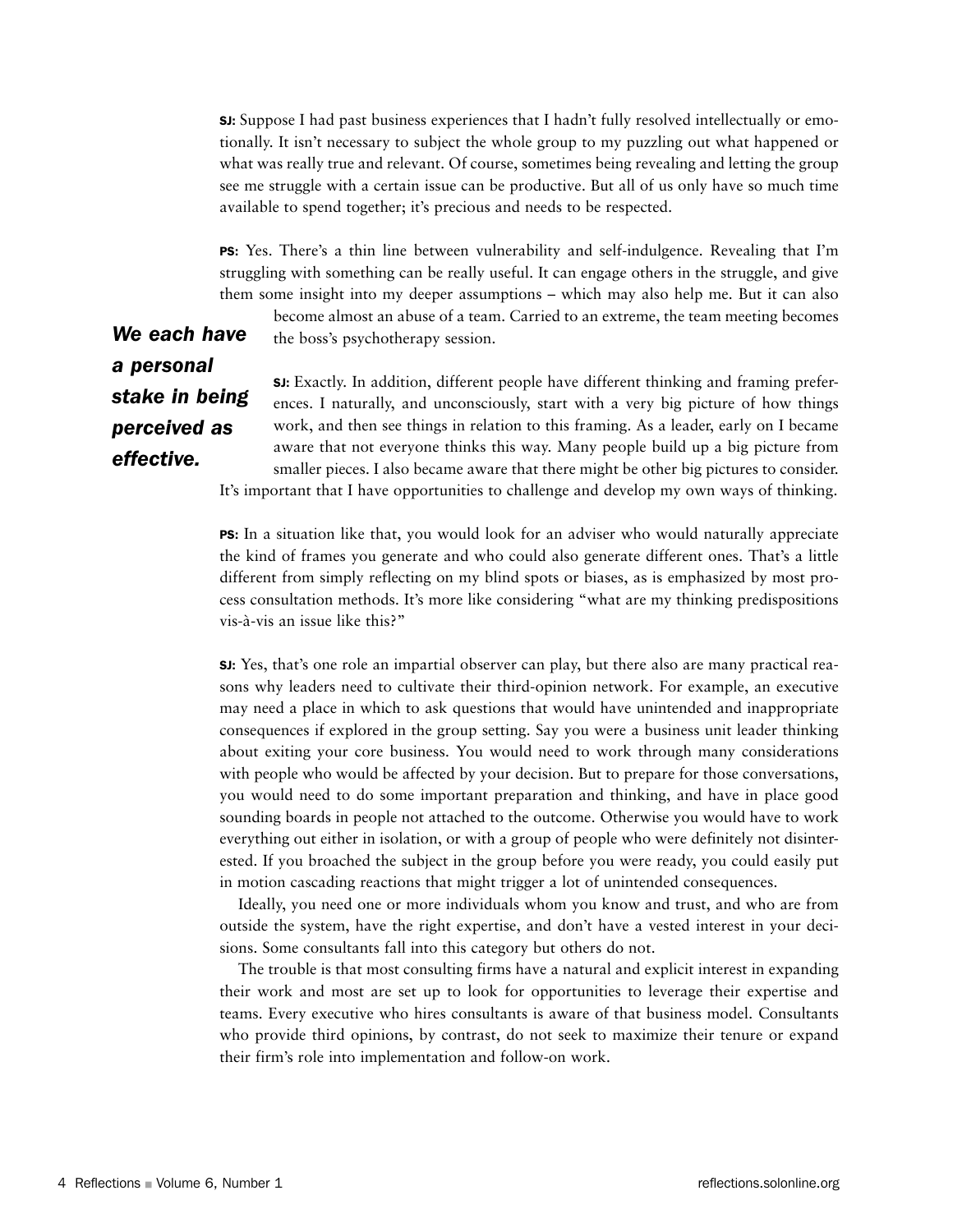PS: I have seen a few consultants who acted more as elder advisers: they were there as a resource to a community, but were not always intensely engaged. They got to know a company as a culture, and grew to appreciate the business more deeply because they could see the business problems and dilemmas from multiple perspectives. In such a role, over time they develop a kind of connection with the organization as a whole, and feel a sense of real affinity for its mission, its purpose, its culture, and its personality – warts and all. Isn't that possible?

SJ: It's possible, but is not the most common sort of role, because it can be hard to sustain over time. Most people find that the more they get involved in working in the system, the more difficult it is not to have a stake in the outcome. At some point, people are pulled over that line. It is a very interesting gray area to explore.

PS: I can see that, but let's talk more about the meaning of the phrase "stake in the outcome." It's impossible not to have opinions. We're human. We have opinions. It's impossible not to think things like, "This seems like a stupid idea to me."

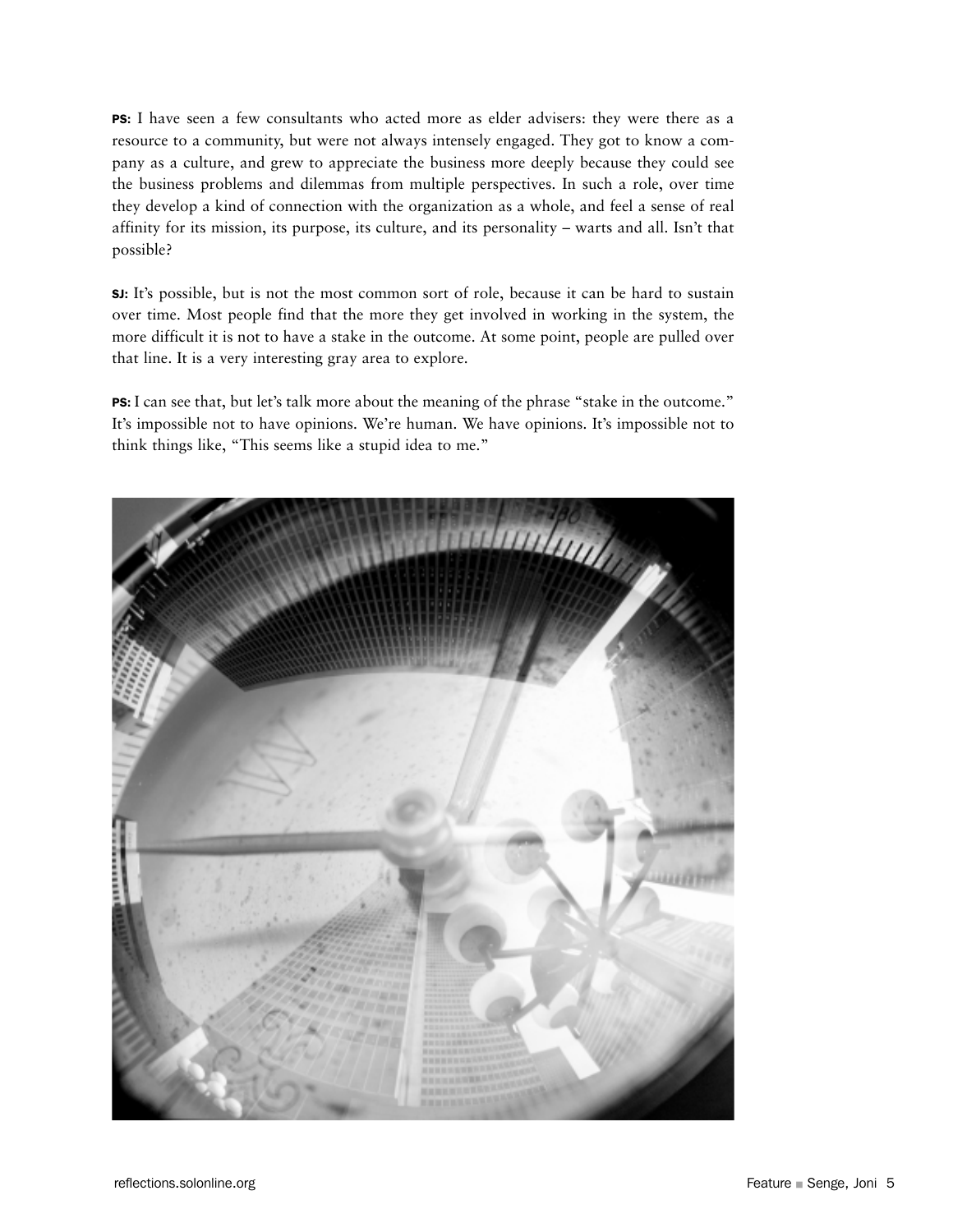SJ: We all have opinions and we all have stakes in outcomes, even if that stake is only that we want to be highly regarded as a smart person who had a good idea. I write about something I call "structural trust": trusting that someone's agenda does not, and will not, compete with your own. It's different from trusting someone personally or trusting someone's expertise. It's often tied to roles and involves whether people stand to gain – in stature, financially, by promotion, or in power – by the decisions you make. If they do, you won't have the highest levels of structural trust and that will compromise the inquiry.

## *You are not invested in being right or in being smarter.*

PS: So, on the one hand, we each have a personal stake in being perceived as effective. But, I hear you suggesting two ways that can be effective or productive: first, the client might do what you've advised, and second, the client might say, "Thinking together with you was really useful." And you're talking more about the latter.

SJ: That's right. Your stake, as adviser, is really in the totality of the relationship rather than in any particular outcome from the relationship. You are not invested in being right or in being smarter. It's a framework in which you can tell the truth. There's true mutuality in the relationship.

PS: That makes so much sense. Most consulting or advising is one-way. The adviser is an instrument to aid the client, as opposed to how it is in a real relationship, in which neither party is an instrument of the other's need to accomplish something. It's an intrinsic relationship.

I remember a comment Chris Argyris once made before a seminar. Chris is very well known and respected. But he's also experienced a fair amount of mean-spirited, thinly veiled nastiness from academics because his work is quite radical. We were chatting about this and he said, "You know, what I most like are the people who are really high on admiration and really high on criticism." It was a lovely way to point out the dualistic either-or framing that we can fall into. A relationship with somebody that allows you to be critical of each other, while still admiring each other, can be very rewarding. It defines a particular kind of trust. In my experience, those sorts of relationships don't always require a lot of time to develop. Sometimes there's very strong intellectual and emotional chemistry and it just clicks.

Having that kind of deep connection with someone outside doesn't lessen the kind of support and inspiration you get from your team – those are essential. But everybody around you is usually caught up in the same things. The danger of talking only with your peers or subordinates is that everybody can subtly start colluding with everybody else, reinforcing established points of view. The kind of reaffirming connection we're talking about has to come from outside your immediate circles of formal relationships in a work setting. I would call it co-inspiration.

Comparatively speaking, most of us are relatively sophisticated as individual thinkers and relatively unsophisticated as collective thinkers because so little of our training and education is about what it means to engage in collective inquiry. So we have to recognize there's a natural bias toward private, individual inquiry. I'd like to think that, over time, if this process of balancing collaborative decision making and private reflection and advice works, more of our difficult issues would find their way into the collaborative realm.

But that raises another question: how does one assess whether the whole process is working? For example, it would be very disconcerting if, as a result of some wonderful private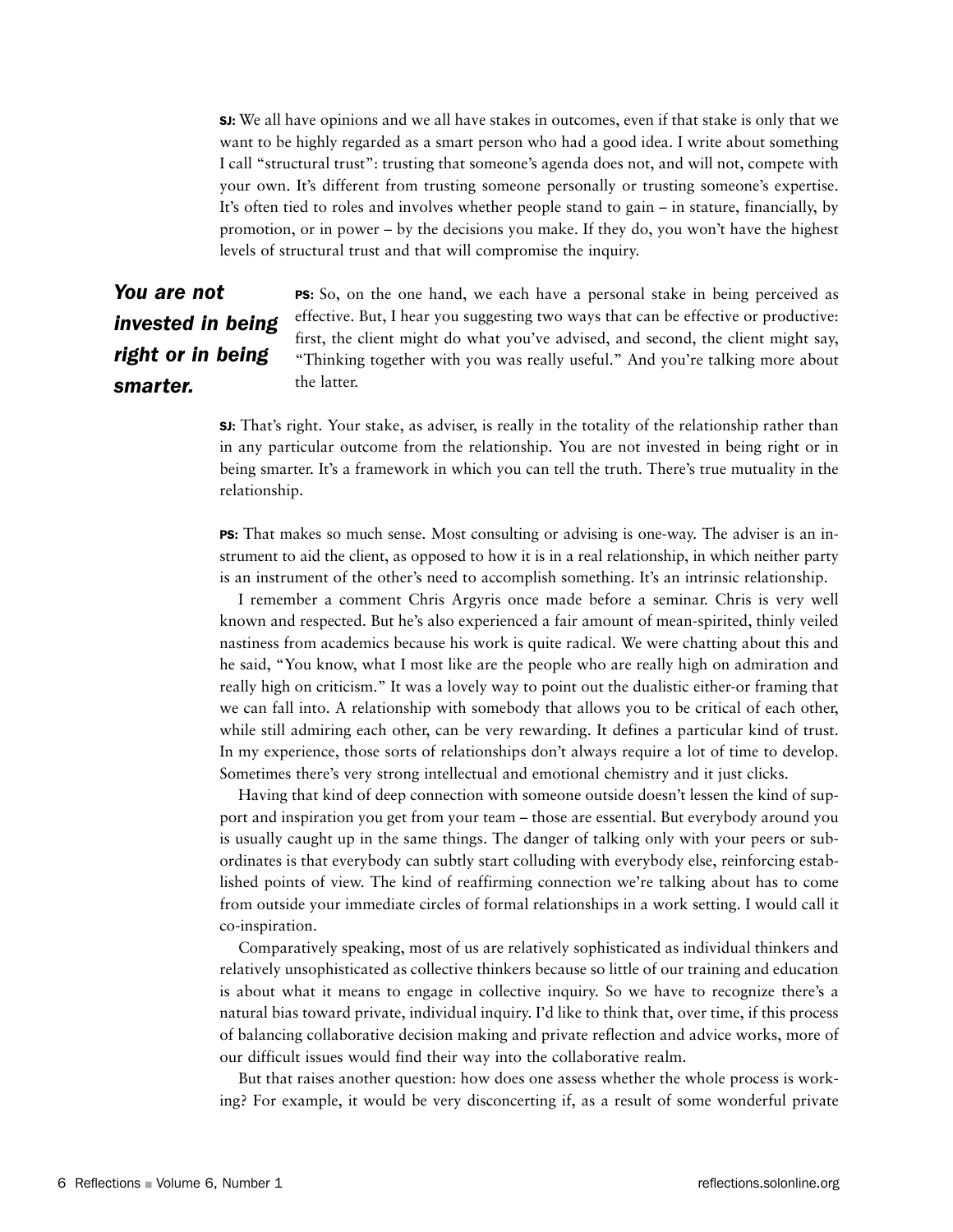thinking and advising, I had less to bring to my team for discussion. If that happened, in effect, the whole process would be abetting my predisposition to avoid the conflict, messiness, and vulnerability of coming into truly collaborative inquiry. It seems to me that the first criterion for judging progress is that the range of topics that I bring to collaborative inquiry is expanding, along with my tolerance for conflict, differences of view, and all the emotional struggles that inevitably will attend collaborative inquiry.

SJ: I've found that many of the people I work with can and do raise the complexity of what they take on and try to move into a much larger inquiry. They can broaden the scope of inquiry with their natural teams. But they also start to see that what they thought was the team-sized inquiry is only one node in the network of teams that have to be involved. They become much broader and inclusive, sparking multiple sets of inquiries and conversations.

## Important Inner-Circle Conversations

Conversations with inner-circle thinking partners are broad ranging and typically fall into one or more of four basic categories.

#### 1. The visionary conversation

The primary purpose of this kind of dialogue is to imagine the different possible futures that one might create, and use that insight in the present. In this kind of conversation, you and your thinking partners consider world trends – micro- and macroeconomics, global and political realities, scientific and technological developments – sometimes as much as seven to ten years into the future. If this is the future you want to commit to creating (or to avoiding), what are the steps you should take now to influence the desired outcome?

#### 2. The sounding board conversation.

This conversation takes place when you want to work with someone who has the right expertise, wisdom, and experience to take a third opinion look at a new strategy or a set of ideas. You and your thinking partner look together at the implicit assumptions involved in the course of action, check them against external reality, and vet the decision in a variety of ways, including legal, political, and environmental implications. You want to ask the "what-and-why" questions. ("What if we looked at it this way?" "Why do we believe that this is right?" "What's the sacred cow that we might not be willing to touch?")

In leadership, the little things need to go right as well as the big things. The sounding board conversation is the place to explore actions and decisions of all sizes and importance, as well as to explore doubts and, perhaps, to discover the wisdom behind the doubts. It is a place to explore certainty and to find the limits of that certainty.

#### 3. The big picture conversation.

In this conversation, a leader and a thinking partner step back and look at all the things that are going on, making sure that where you intend to go is aligned with all the complex and interdependent moving parts involved in getting there. The purpose is to make sure that nothing has been left out, that your thinking hasn't become blinkered by a too-narrow corporate focus.

#### 4. The "expertise in inquiry" conversation.

In these dialogues, the leader is looking for more than an expert problem-solving conversation. You are looking not only to develop your knowledge, but also to develop fundamental models and new ways of thinking about the terrain. You need a thinking partner who is an expert, an expansive thinker, and someone who can help you learn the new information in ways that are highly relevant to your current situation.

The leadership terrain is complex, and the thinking required to master that terrain is concomitantly demanding. Thus, learning what you are not a master of is just as important as developing your thinking skills. To be a successful leader today you need, perhaps above all, to know your own limits. And then you need to know how to go out and find others who can take you the rest of the way.

*Excerpted with permission from Saj-nicole Joni,*  The Third Opinion *(New York: Portfolio, 2004), 21–23.*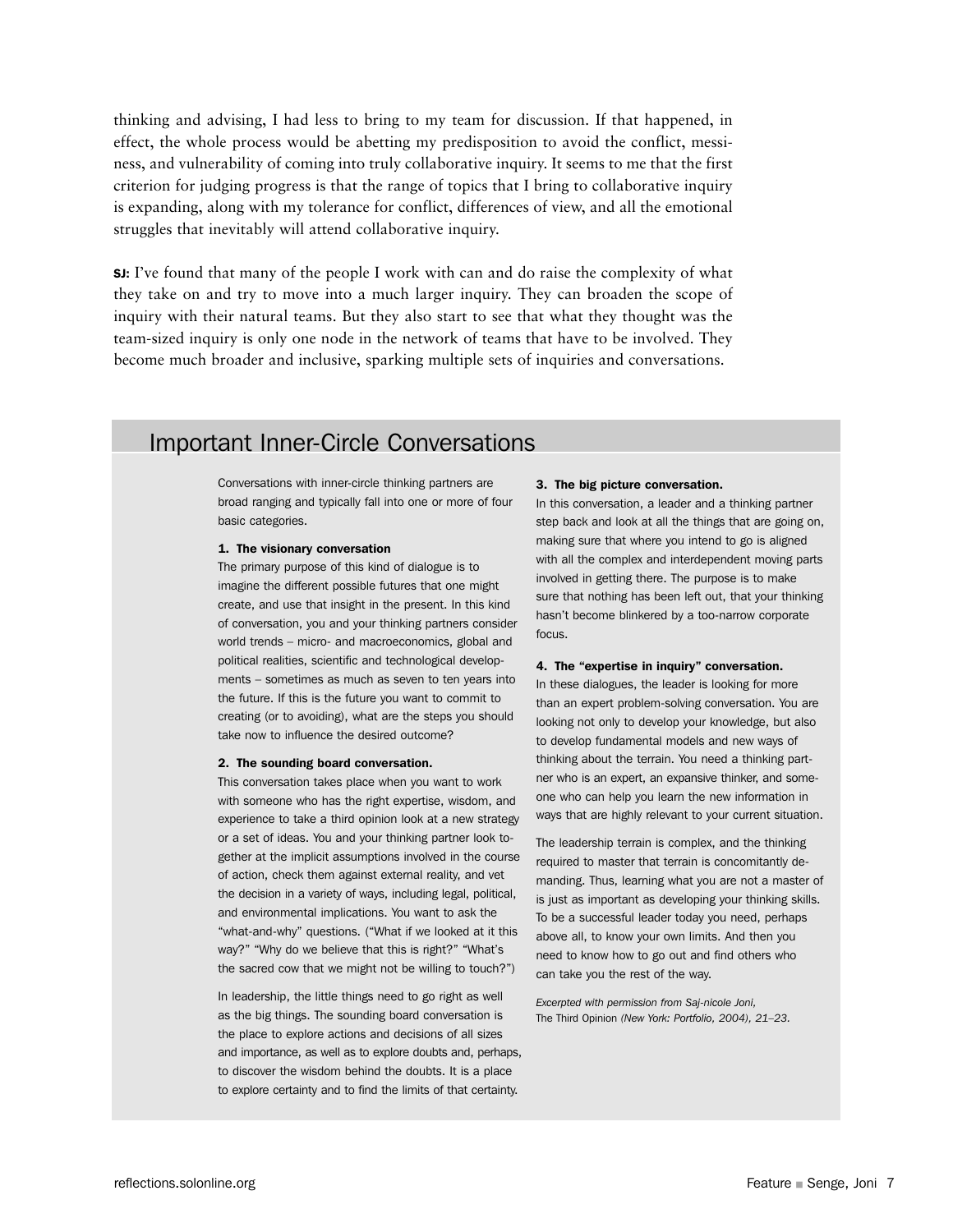I think there are three questions to ask to measure the health of the inquiry process. First, are the richness and complexity of the inquiry inside a team increasing? Second, are the connections between public and private inquiries growing? And third, are more people encouraged to find their own balance between private and collective inquiry? As the level of collective inquiry rises, invariably the need for private inquiry increases, as well. Private inquiry becomes more important if the collaborative inquiry is permitted to get to the really tough stuff. My hypothesis is that some very well-meaning and pretty skilled collective inquiry gets stalled because it doesn't have this balance.

PS: For the reason you just identified, many people that I respect a great deal have set up their practice of team development so that there's also intense personal coaching happening simultaneously. You get to tougher and tougher issues. You can count on that old saw: "If it's going well now, it'll get tougher." I think what you've been saying all along is that we often can neglect the personal demands this can create.

SJ: That's true, but it's only part of the story. I think of these as "individual" demands, which are often much broader than what we mean when we say "personal." Personal demand sounds like it's about a leader's psychological or coaching needs. But this is about individual *business* demands, individual content demand, and building individual capacity to think in complexity. Typically, coaching has tended to focus on the personal aspects of leadership. That's very important as the heat goes up, but people need other kinds of resources in their private thinking space.

PS: Yes, I agree. This raises a very practical problem. I'm surprised that it wasn't evident to me before. The whole OD [organizational development] field has suffered for 40 years from the plethora of people who come to it with behavioral science training, who want to work in business, but who don't actually have much expertise or feel for the real business issues.

*As the level of invariably the need for private inquiry increases, as well.*

You might define the difference between what you're calling third-opinion work and coaching in an analogous way. Coaching means a lot of things, **collective inquiry rises,** but 9 times out of 10, it requires little, if any, deep business knowledge.

> SJ: Here's a useful way to think about this: executive coaching is a narrow genus, or type, of third-opinion work. Almost all of us can use this type of personal coaching at certain junctures and for particular challenges in leadership. But I have seen leaders make big mistakes when a coach plays

too big a role. For example, guided by their coaches, many leaders focus on trying to fix cultural issues in organizations when the things that are really "broken" are strategic issues.

And then there's this myth about isolation that we touched on earlier. Many people hold the idea that when leaders and teams engage in collective inquiry, members' isolation will de facto be reduced. True, and not true. In many cases, the better people get at wading into the hardest inquiries, the more it raises levels of isolation, because people get to difficult issues that can no longer be pushed aside. If we really want to support organizations and societies in doing this inquiry work well, we have to understand that these two forces need to work in harmony.

In the 1980s, when I first started to lead collaborative inquiry, I thought, "Oh, great – I'm in a company that's committed to collective inquiry, and as an executive, I don't have to know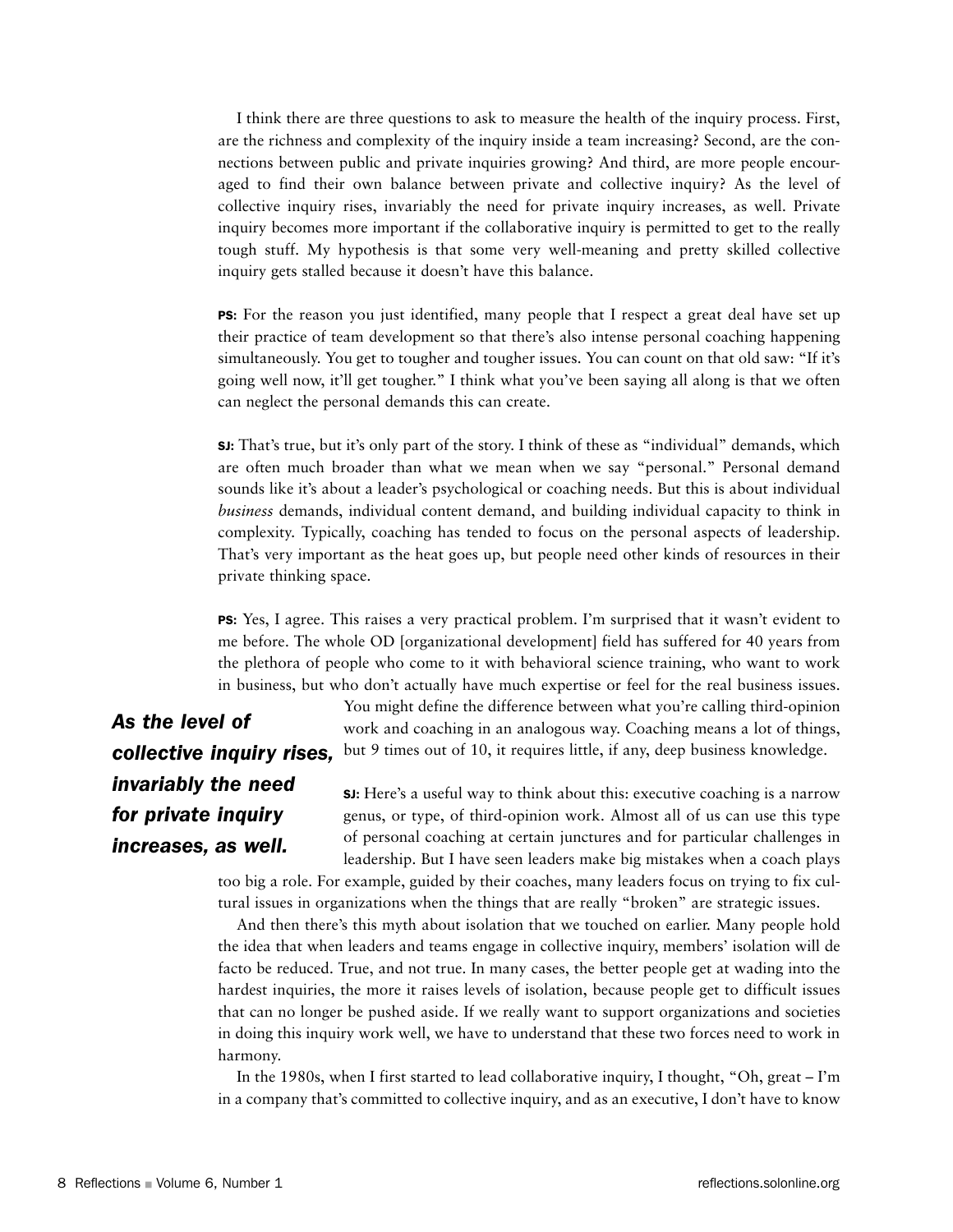

all the answers anymore. I can work with my teams, and I can be much more open." But I discovered that, although this was true, in unexpected ways my isolation also grew.

PS: This can be one of the most insidious, undiscussable phenomena. If we're all into collaboration and teams, there's no space for me to say, "Hey, wait a second, I'm feeling more isolated," because it would be tantamount to saying I'm not with the program of collaboration and team development. Maybe one simple reminder is that making headway in creating a culture of collaborative inquiry does not cause the "left-hand column" to disappear. We will always have private thoughts and feelings that we do not share. Creating that cultural change also does not resolve all of people's issues about what to discuss and what not to discuss.

We have an illusion that somehow, once we figure out this collaboration stuff, work is going to be a lot better. But it isn't. As we unleash the collaborative capability, we naturally take on harder issues, and ones that matter much more. And as you say, there are more and more demands, on interpersonal and emotional, but also on strategic and operational levels, so people have a greater need for private space in which they can talk with qualified people about their dilemmas.

SJ: We need to reincorporate the notion of private inquiry into the work of broad collaborative inquiry and decision making.

PS: Creating private space is one of the balancing processes critical to collaborative inquiry; failure to create that space prevents real collaborative cultures from maturing very far. People run into problems that they cannot discuss, and eventually, this stifles the collaboration. A slightly different way to say it is that becoming better and better at doing things together requires becoming better and better at doing things on one's own.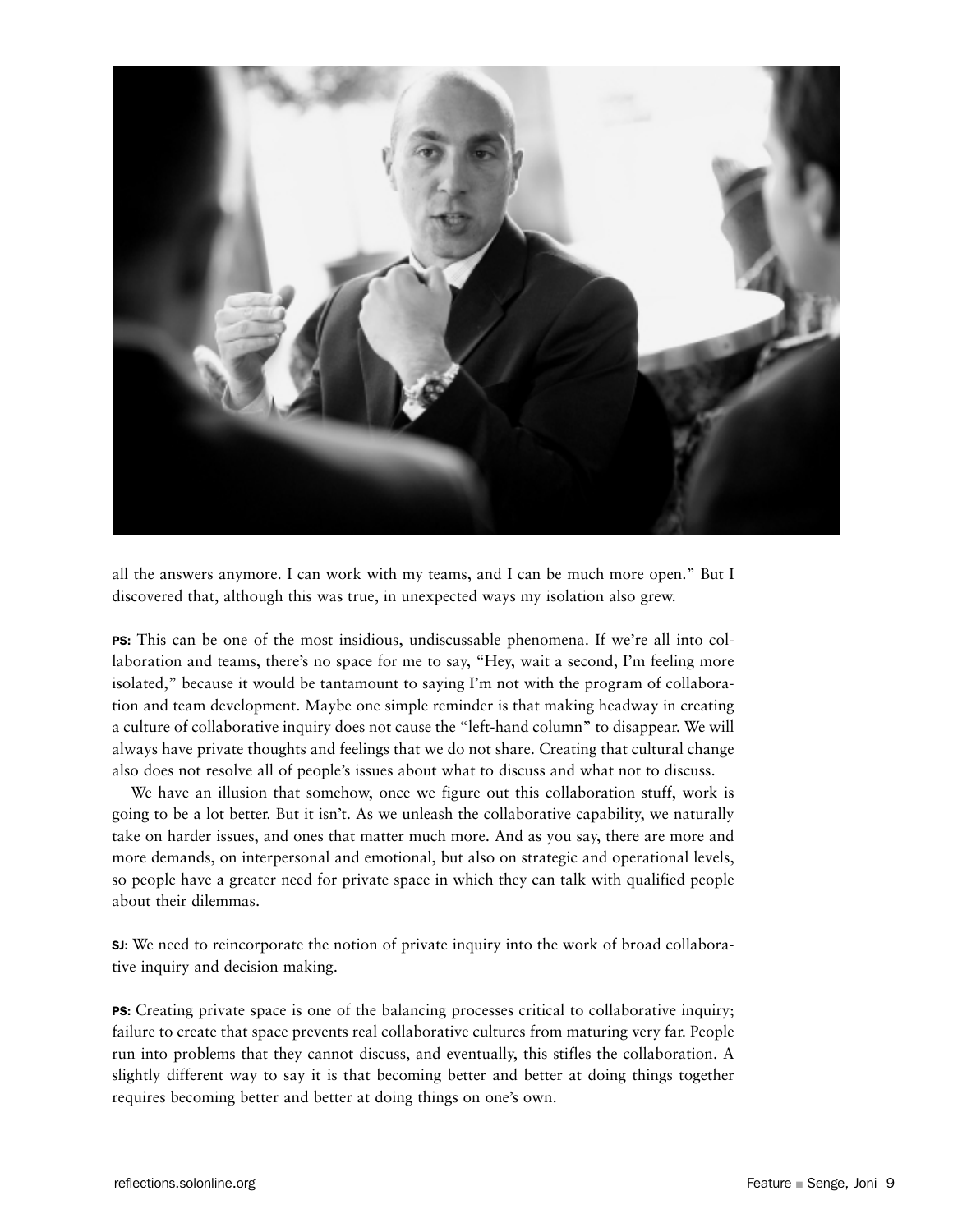## What Do You Look for in Your Most Important Advisers and Thinking Partners?

Thinking partners are exponential thinkers who are able to offer you new information and new lines of sight. They explore existing mental models and work with others to challenge and expand their own mental models. They are skilled at looking for hidden assumptions, in testing and validating, and in challenging the status quo. They are appropriately wary of thinking by analogy.

The best thinking partners have a well-developed ability to think across parochial boundaries. They have an aptitude for detecting interdependencies and they know how, fundamentally, to see a problem at several different levels – and have the ability to pick the right level for the best solution.

The capabilities of your inner-circle thinking partners should reach well beyond categories of expertise, such as finance, global strategy, product development, or organizational dynamics. In short, here's what you look for:

- The ability to see all sides of a complex issue (exponential thinking).
- Someone who asks great questions and listens closely – including for what isn't said.
- Someone who doesn't offer advice.
- Someone who has a reputation for integrity.
- Someone who has high-quality expertise and experience relevant to the key issues you need to resolve.
- A person who can provide unique perspective.
- Someone who has the ability to tailor content to challenges and questions at hand.
- Someone who clicks with you intellectually as well as personally.
- Someone who has an intuitive understanding of your strengths and meshes well with them.
- A person who possesses authentic curiosity and empathy.
- Someone who is free from conflict of interest, both personal and structural.
- Someone who reciprocates in choosing you.

It's hard to imagine leaders who would not want to have people like this on their team. It's powerful, interesting, fun, and a safety net, all at the same time. Beyond that, it's deeply satisfying to build and sustain these kinds of lifelong leadership relationships.

*Excerpted with permission from Saj-nicole Joni,*  The Third Opinion *(New York: Portfolio, 2004), 24–25.*

#### Endnotes

1 Chris Argyris and Donald Schoen, *Organizational Learning: A Theory of Action Perspective* (Reading, MA: Addison-Wesley, 1978).

#### ABOUT THE AUTHORS

Peter Senge is a senior lecturer at the MIT Sloan School of Management, and the founding chairperson of SoL. A renowned pioneer in management innovation, Peter is the author of the widely acclaimed *The Fifth Discipline: The Art and Practice of the Learning Organization* (Doubleday/ Currency). *reflections@solonline.org*

Saj-nicole Joni is the founder of Cambridge International Group, Ltd., a high-level advisory services firm. She is a director of publicly held companies, and has served for over ten years on the faculties of MIT, Carnegie Mellon University and Wellesley College. The author of *The Third Opinion: How Successful Leaders Use Outside Insight to Create Superior Results* (Portfolio/ Penguin Putnam), she has written articles for a variety of publications. *saj@camix.com*

© 2005, Society for Organizational Learning. All Rights Reserved.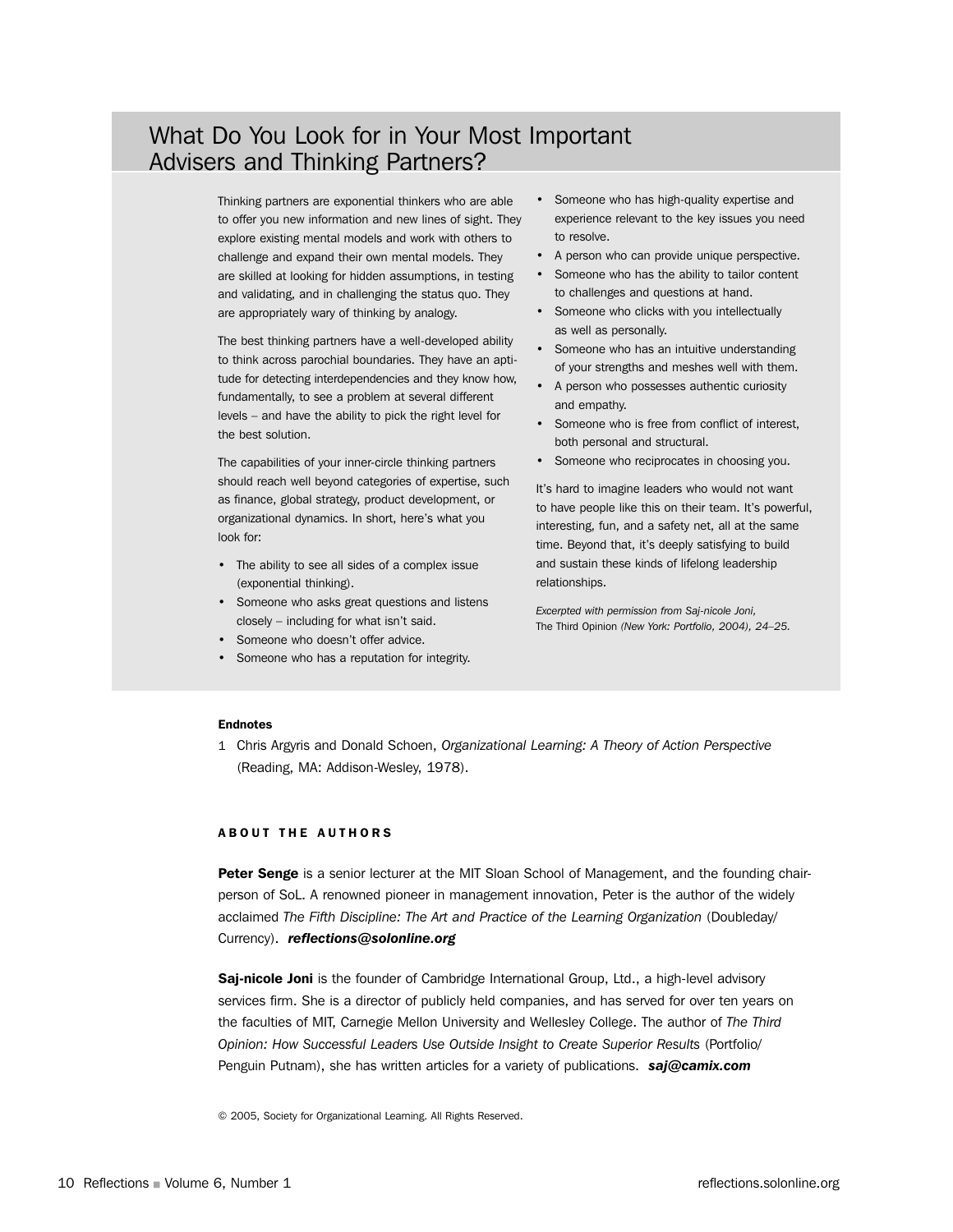## **Commentary**

*By Don Arnoudse*



Don Arnoudse

In her conversation with Peter Senge and in her book, *The Third Opinion*, Saj-nicole Joni offers a framework that has helped me expand the scope of my own coaching practice. Her notion of "outside insight with no vested interests in the particular decisions made by the executive" is a compelling goal for anyone who hopes to earn the trust of a senior colleague or client. I have found three ideas in Joni's framework particularly useful in expanding my impact as a coach.

The first is her model of the three levels of trust: *personal* (do I trust this person's honesty and ethics?), *expertise* (do I trust his or her competence in a particular domain?) and *structural* (does this person's other interests affect the ability to deal straightforwardly with me?). My experience with clients confirms that as leaders move to more senior positions in their organizations, they find fewer people with whom they have high structural trust. Everyone around them has an agenda. Thus, at the same time that leaders need deeper inquiry with advisers in whom they have structural trust, the opportunities for such conversations becomes more limited.

Joni's model has also helped me examine my own capacity to put aside any personal agendas and engage honestly with every new client – a precondition for helping them confront tough issues. As Joni declares, it's not about having a stake in being right or being smarter; it is about telling the truth as I see it, having opinions but not being attached to them, and being independent of the culture and the politics of the organization that my client is leading.

The second useful idea is based on what Joni calls *exponential thinking*; that is, seeing all sides of a complex issue, exploring context, unearthing assumptions, and probing to expose the full reality and

possibilities of a situation. She asserts, and I agree, that exponential thinking is an essential leadership practice that is best done with others – in an environment of high trust. The core of third opinion work is creating the private space for such high-powered exponential thinking.

Third is that a leader's inner circle should be built by design throughout their career. For instance, "early leaders" – typically unit heads managing 20–50 people – could recruit a few key advisers with relevant expertise who can help them develop their own dayto-day critical thinking. For "key leaders," those heading a business unit or division and focusing on the bigger picture, leadership is increasingly defined by the quality of outside insight that they build into their inner circle. Closely scrutinized "senior leaders," whose every move sends ripples throughout the organization, are best served by advisers who bring diversity of opinion, perspective, and thinking style. If leaders approach this network-building process with a sense of purpose and discipline, they can create a network that gives them honest advice when it's needed most.

I believe that one of the defining characteristics of effective leaders is their willingness to call for help quickly when facing important and complex issues. Having an inner circle "third opinion" network in place assures that any call for help will be answered immediately. And for those who do answer the call – whether third-party advisers, executive coaches, or consultants – Joni's model gives us the basis to measure and maintain the essential structural trust with our clients.

#### Don Arnoudse

*Founder, The 2nd Half darnoudse@the2ndhalf.com*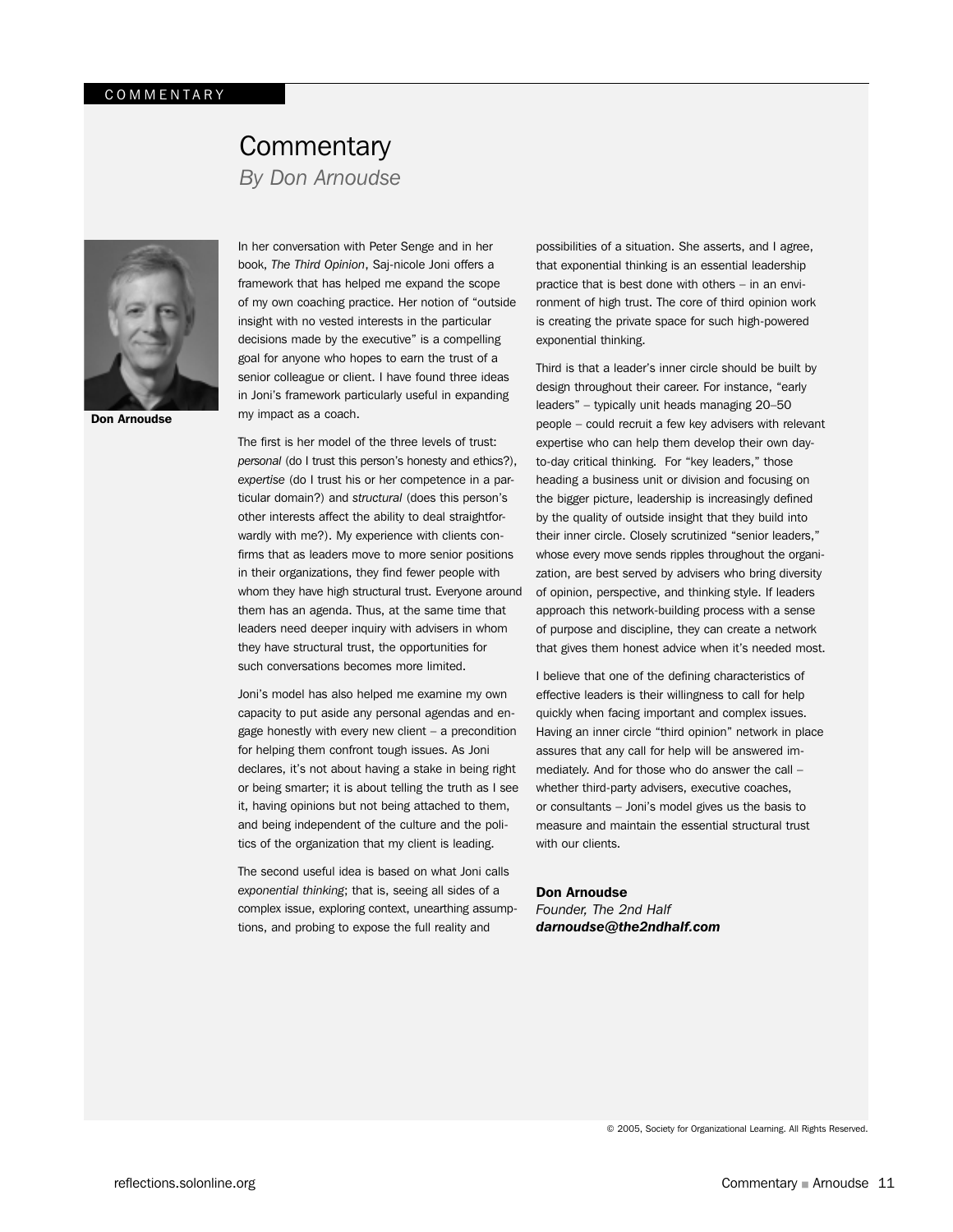## **Commentary** *By Deborah Merrill-Sands*



Deborah Merrill-Sands

We know that inquiry and learning underpin effective leadership. And as a new leader in an executive role, I have found the "outside insight" of a third opinion adviser to be especially valuable. As peers and confidants suddenly become direct reports, as new networks of peer relationships need to be cultivated, and as new bosses are yet to be understood, new leaders face a depleted pool of trusted voices. Yet this is the time when new leaders need advice the most. With little time for reflection and inquiry, we have to make decisions and undertake initiatives that not only have critical implications for the future of our organizations but also for shaping stakeholders' perceptions of our capabilities as a leader. As a new leader, at a time when the stakes are highest, we are at our most isolated and our ability to harness advice and expertise is most wanting.

My "third opinion" adviser has provided the ballast to keep me upright and focused in the turbulence of my leadership transition. (While Joni speaks of advisory *networks* I've found that even one trusted adviser is a powerful asset.) She serves as a sounding board as I give voice to doubts, concerns, or vulnerabilities I cannot afford to share internally. She serves as a thinking partner as I survey my new domain of responsibilities, digest advice from internal stakeholders, and seek to assess our strengths and weaknesses and develop options for new directions. She challenges me to examine my interpretation of motivations, behaviors, and assumptions of the organizational players I'm still getting to know. She helps me to map out new networks of alliances and dig deeper to understand the viewpoints of my opponents. She asks the most basic questions about our strategy, our values, our services, and our ways of working together, forcing me to reexamine assumptions that are deeply embedded in our organizational culture. And, perhaps most important, she helps me to maintain the crucial discipline of reflection and learning during a period when time is my scarcest resource.

Having a "third opinion" adviser is a privilege. It is also a critical factor for success that many of us as new leaders do not know to seek out. In our early

days, we focus our attention on building new relationships and reframing the old. We consult our organizational mentors to deepen our understanding of our new organizational landscape and the expectations of our new positions. We revitalize our networks. We ask questions, listen, and learn from our colleagues and direct reports within our organizations. We know these are crucial steps towards our long-term success. But, we are moving fast, digesting volumes of new information, and working in new realms of complexity. At the very time when we need a sounding board and objective advice most, we are also in the process of reassessing and renegotiating trust within our new constellation of "second opinion" advisers. As a result, we are vulnerable to making mistakes and missteps that, in some cases, can never be recovered.

I found that my work with my "third opinion" adviser – serving as an objective sounding board and thinking partner – has been a wonderful source of insight and strength in helping me navigate my leadership transition. She has helped catalyze my inquiry and learning in four ways that I think are essential to any leader. First, because she has no agenda or stake in the outcome of my decisions, she has invited frank and introspective reflection. Second, she has the liberty to be iconoclastic – challenging norms and "truths" that I and my most valued internal advisers take for granted. Third, she provides dispassionate advice to help me puzzle through and develop foresight in the complex political chess games intrinsic to organizational life. Finally, she has asked me the hard questions I need to explore to maintain a sense of self and stay engaged with the creative, but hard, work of collaborative leadership.

#### Deborah Merrill-Sands

*Acting Dean, School of Management, Simmons College deborah.merrill-sands@simmons.edu*

© 2005, Society for Organizational Learning. All Rights Reserved.